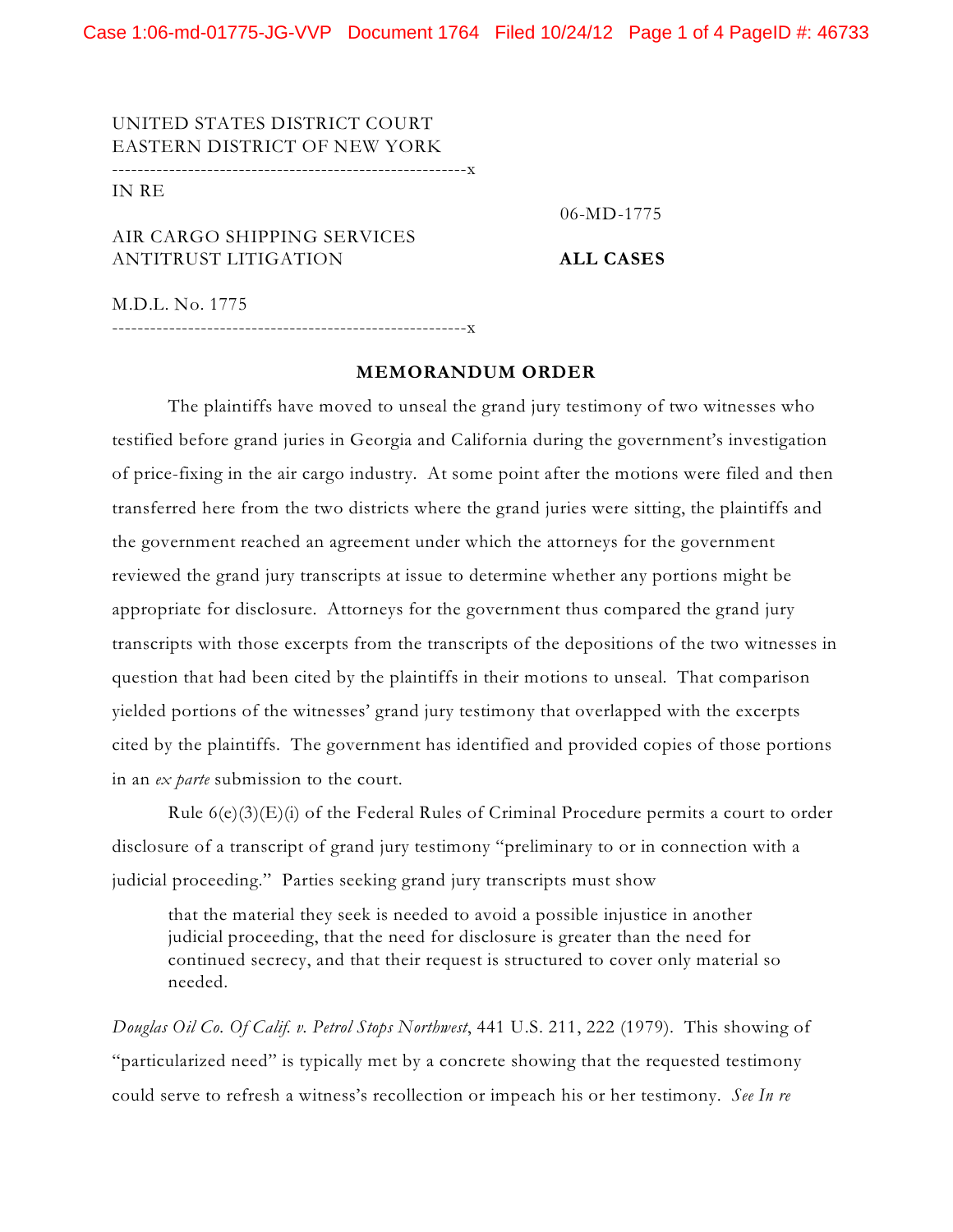*Special Grand Jury 89-2*, 143 F.3d 565, 570 (10 th Cir. 1998); *accord, In re Corrugated Container Antitrust Litigation*, 687 F.2d 52, 55-56 (5 th Cir. 1982).

The court has now reviewed the excerpts from the grand jury testimony identified by the government and compared them with those portions of the transcripts of the deposition testimony given in this case by the two witnesses which overlap with their grand jury testimony. The court concludes that the portions of the grand jury transcripts identified in the Appendix to this opinion may well serve to refresh the witnesses' recollection or to impeach them. $^{\rm 1}$  In determining whether those portions should be disclosed, the court rejects the assertion that there must be a "compelling necessity" for the information. *Cf. Rechtschaffer v. City of New York*, Dkt. No. 05 CIV 9930, 2009 WL 773351, at \*2 (S.D.N.Y. Mar. 18, 2009) ("a private litigant can overcome the presumption of grand jury secrecy by demonstrating a compelling necessity *or* particularized need for disclosure)(emphasis added); all that is required is a showing that the information "is needed to avoid a *possible* injustice." *Douglas Oil*, 441 U.S. at 222 (emphasis added). Given the limited volume of the grand jury testimony at issue and the fact that the government is not asserting that continued grand jury secrecy should trump the plaintiffs' need for that testimony, the court is satisfied that all aspects of the *Douglas Oil* test are met and that disclosure is therefore warranted for the testimony identified in the Appendix.

The only remaining question is timing. The witnesses and the defendants argue that disclosure should await the trial, when it will be clear whether the witnesses will actually be called to testify and therefore be subject to impeachment or the need to have their recollections refreshed. Although the argument has some force, in the circumstances of this case disclosure should be made now for several reasons. Given that no trial date has been set, and none is likely to be set for an extended period of time, it is not at all clear whether the witnesses will be available to testify at trial or subject to the subpoena power of the court

<sup>1</sup>The references use the witnesses' initials to preserve their identities. The portions identified in the Appendix do not include all of the portions submitted to the court for review by the government.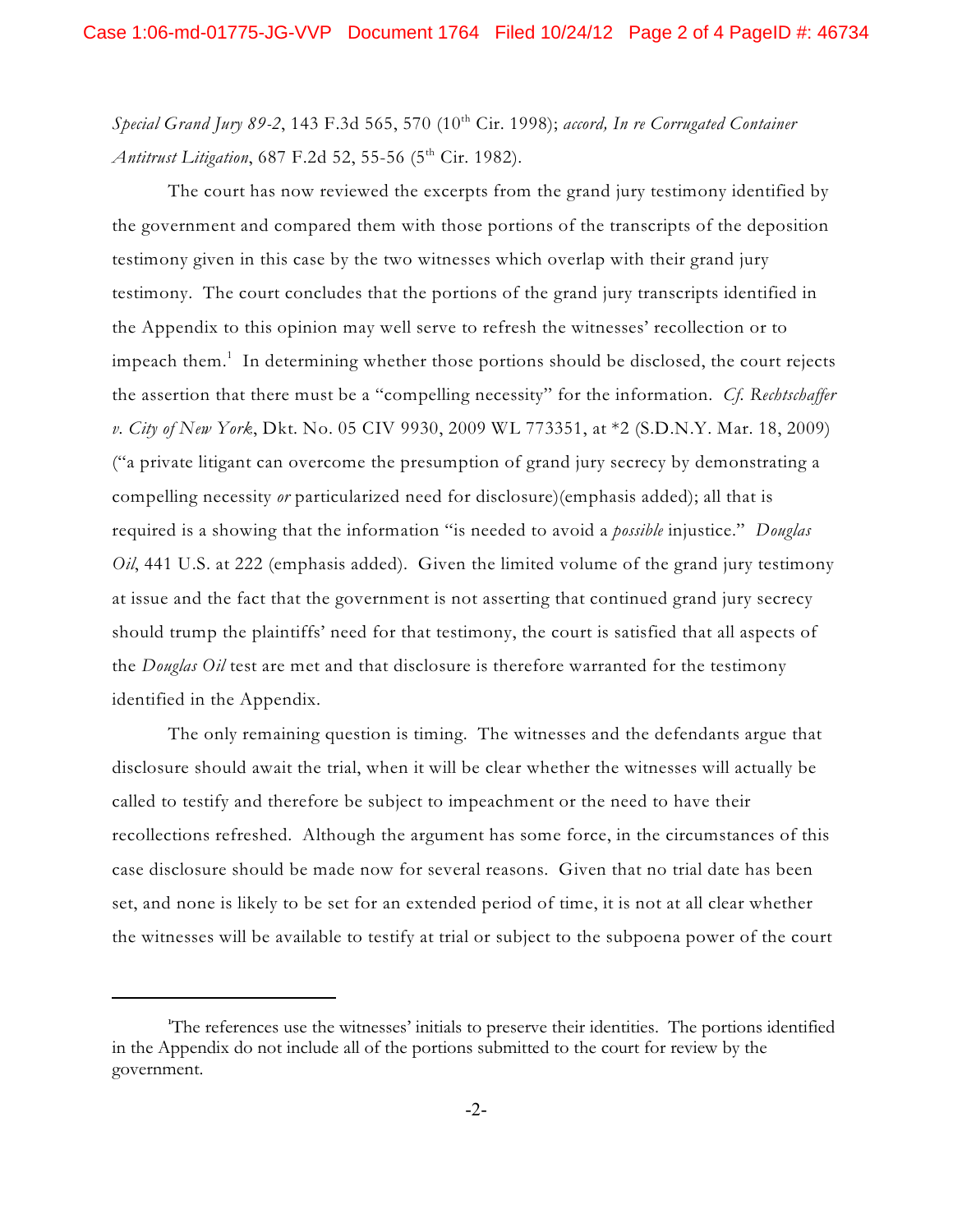when the trial is held. As a result the plaintiffs may have to rely on the witnesses' deposition testimony as evidence, and the plaintiffs should therefore be given the opportunity now to convince the court that their depositions should be reopened to explore matters disclosed in the grand jury testimony. Moreover, the very question of whether the witnesses should be called to testify at trial could be affected by the plaintiffs' assessment of the grand jury testimony that is disclosed. Accordingly, the court concludes that disclosure should be made now rather than on the eve of trial.

The government is therefore directed to provide the grand jury testimony identified in the Appendix to counsel for the plaintiffs who are then responsible for disseminating copies to counsel for the defendants who have not yet reached settlements of the claims against them. At this point, disclosure of that testimony is limited to "attorneys' eyes only," to protect the witnesses from retaliation within the industry where they apparently remain employed. Those portions of any applications made to the court which directly or indirectly disclose the substance of the grand jury testimony shall be filed under seal.

> **SO ORDERED:** *Viktor V. Pohorelsky*

VIKTOR V. POHORELSKY United States Magistrate Judge

Dated: Brooklyn, New York October 24, 2012